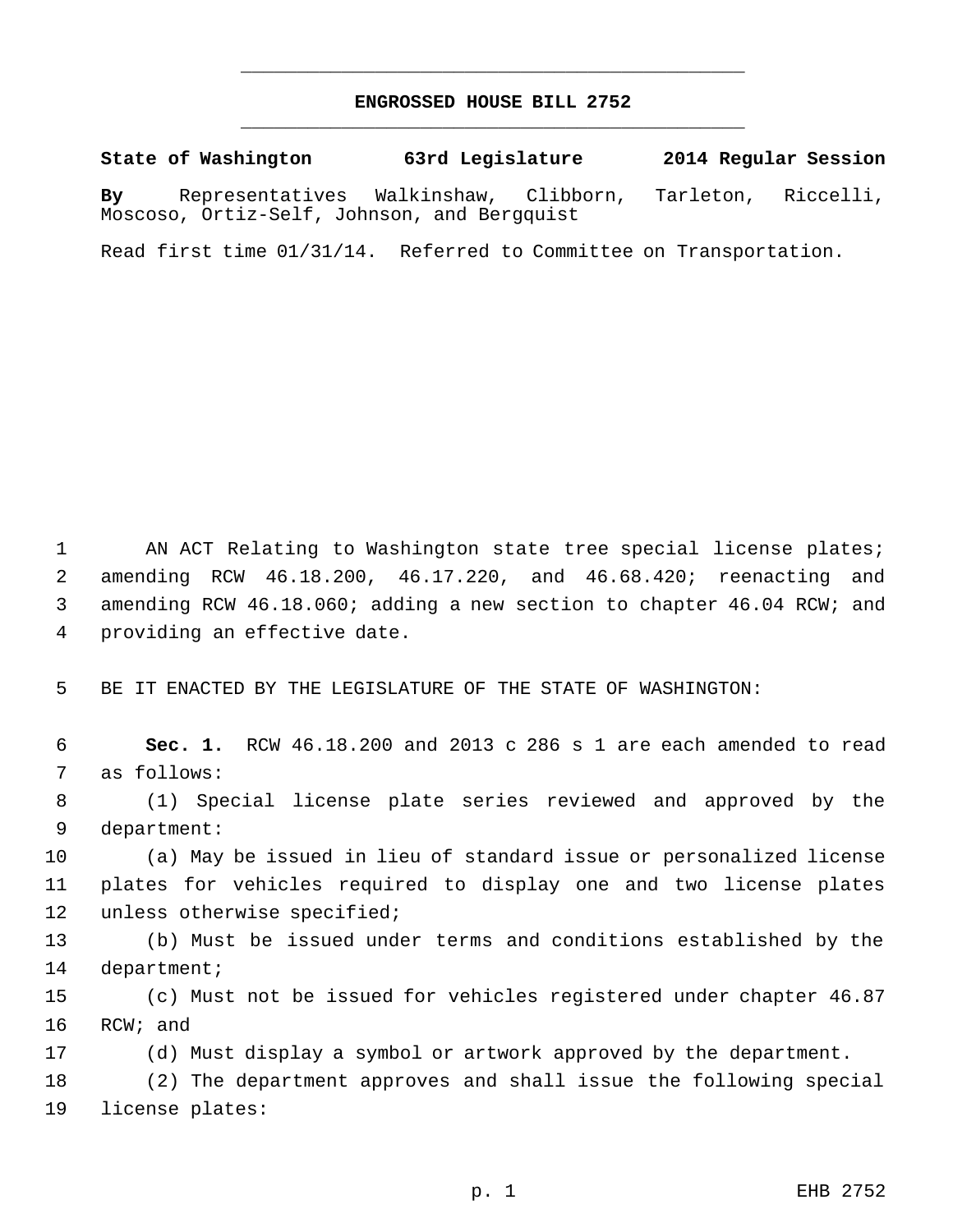| $\frac{1}{2}$ |                                          |                                                              |
|---------------|------------------------------------------|--------------------------------------------------------------|
| 3             | <b>LICENSE PLATE</b>                     | DESCRIPTION, SYMBOL, OR ARTWORK                              |
| 4             | $4-H$                                    | Displays the "4-H" logo.                                     |
| 5             | Armed forces collection                  | Recognizes the contribution of veterans, active duty         |
| 6             |                                          | military personnel, reservists, and members of the national  |
| 7             |                                          | guard, and includes six separate designs, each containing a  |
| 8             |                                          | symbol representing a different branch of the armed forces   |
| 9             |                                          | to include army, navy, air force, marine corps, coast guard, |
| 10            |                                          | and national guard.                                          |
| 11            | Endangered wildlife                      | Displays a symbol or artwork symbolizing endangered          |
| 12            |                                          | wildlife in Washington state.                                |
| 13            | Gonzaga University alumni association    | Recognizes the Gonzaga University alumni association.        |
| 14            | Helping kids speak                       | Recognizes an organization that supports programs that       |
| 15            |                                          | provide no-cost speech pathology programs to children.       |
| 16            | Keep kids safe                           | Recognizes efforts to prevent child abuse and neglect.       |
| 17            | Law enforcement memorial                 | Honors law enforcement officers in Washington killed in      |
| 18            |                                          | the line of duty.                                            |
| 19            | Music matters                            | Displays the "Music Matters" logo.                           |
| 20            | Professional firefighters and paramedics | Recognizes professional firefighters and paramedics who      |
| 21            |                                          | are members of the Washington state council of               |
| 22            |                                          | firefighters.                                                |
| 23            | <b>Seattle Seahawks</b>                  | Displays the "Seattle Seahawks" logo.                        |
| 24            | Seattle Sounders FC                      | Displays the "Seattle Sounders FC" logo.                     |
| 25            | Share the road                           | Recognizes an organization that promotes bicycle safety      |
| 26            |                                          | and awareness education.                                     |
| 27            | Ski & ride Washington                    | Recognizes the Washington snowsports industry.               |
| 28            | State flower                             | Recognizes the Washington state flower.                      |
| 29            | State tree                               | Recognizes the Washington state tree.                        |
| 30            | Volunteer firefighters                   | Recognizes volunteer firefighters.                           |
| 31            | Washington lighthouses                   | Recognizes an organization that supports selected            |
| 32            |                                          | Washington state lighthouses and provides environmental      |
| 33            |                                          | education programs.                                          |
| 34            | Washington state parks                   | Recognizes Washington state parks as premier destinations    |
| 35            |                                          | of uncommon quality that preserve significant natural,       |
| 36            |                                          | cultural, historical, and recreational resources.            |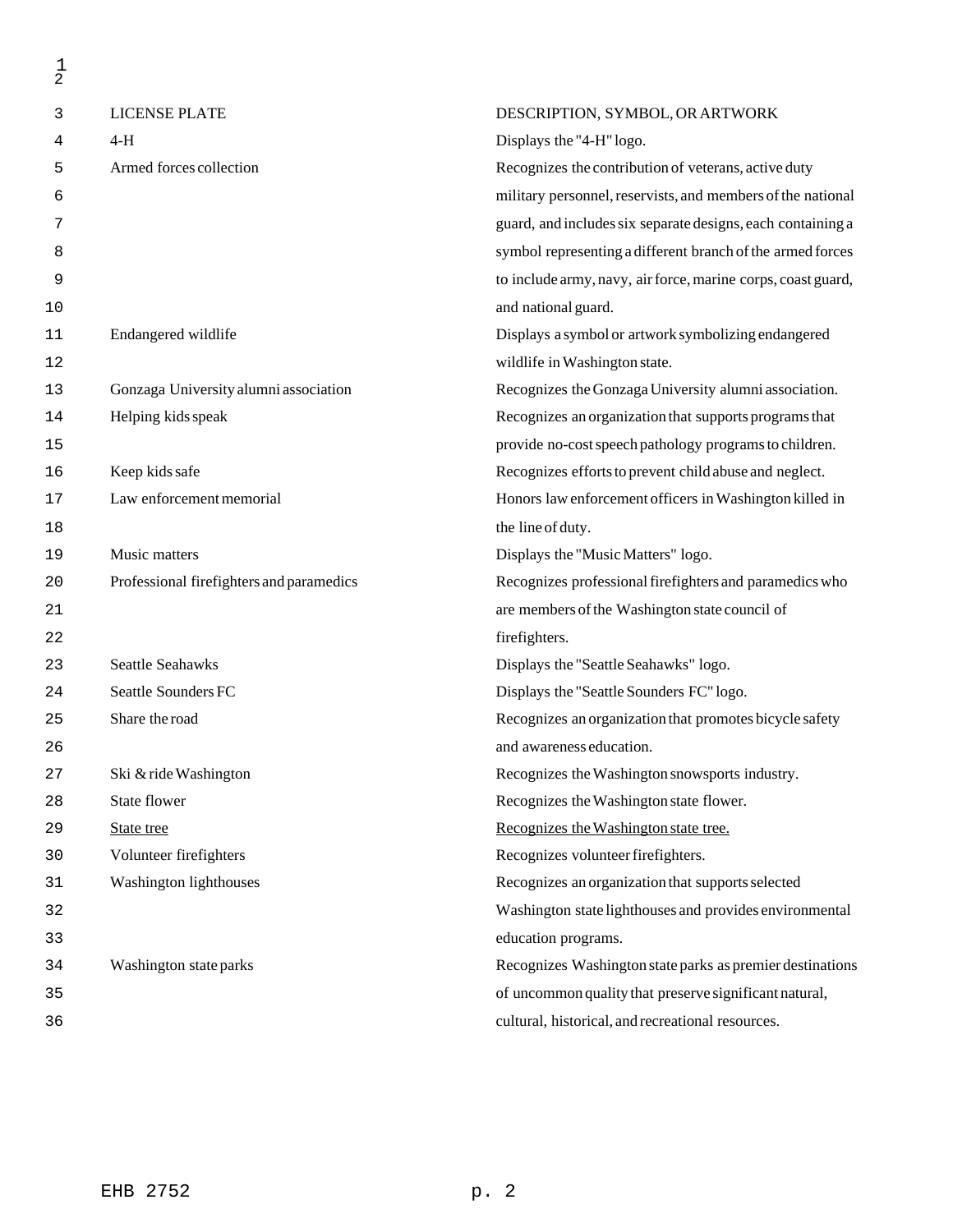|    | Washington's national park fund  | Builds awareness of Washington's national parks and      |
|----|----------------------------------|----------------------------------------------------------|
| 2  |                                  | supports priority park programs and projects in          |
| 3  |                                  | Washington's national parks, such as enhancing visitor   |
| 4  |                                  | experience, promoting volunteerism, engaging             |
| 5  |                                  | communities, and providing educational opportunities     |
| 6  |                                  | related to Washington's national parks.                  |
|    | Washington's wildlife collection | Recognizes Washington's wildlife.                        |
| 8  | We love our pets                 | Recognizes an organization that assists local member     |
| 9  |                                  | agencies of the federation of animal welfare and control |
| 10 |                                  | agencies to promote and perform spay/neuter surgery on   |
| 11 |                                  | Washington state pets to reduce pet overpopulation.      |
| 12 | Wild on Washington               | Symbolizes wildlife viewing in Washington state.         |

 (3) Applicants for initial and renewal professional firefighters and paramedics special license plates must show proof eligibility by providing a certificate of current membership from the Washington state council of firefighters.

 (4) Applicants for initial volunteer firefighters special license plates must (a) have been a volunteer firefighter for at least ten years or be a volunteer firefighter for one or more years and (b) have documentation of service from the district of the appropriate fire service. If the volunteer firefighter leaves firefighting service before ten years of service have been completed, the volunteer firefighter shall surrender the license plates to the department on the registration renewal date. If the volunteer firefighter stays in service for at least ten years and then leaves, the license plate may be retained by the former volunteer firefighter and as long as the license plate is retained for use the person will continue to pay the future registration renewals. A qualifying volunteer firefighter may have no more than one set of license plates per vehicle, and a maximum of two sets per applicant, for their personal vehicles. If the volunteer firefighter is convicted of a violation of RCW 46.61.502 or a felony, the license plates must be surrendered upon conviction.

 **Sec. 2.** RCW 46.17.220 and 2013 c 286 s 2 are each amended to read as follows:

(1) In addition to all fees and taxes required to be paid upon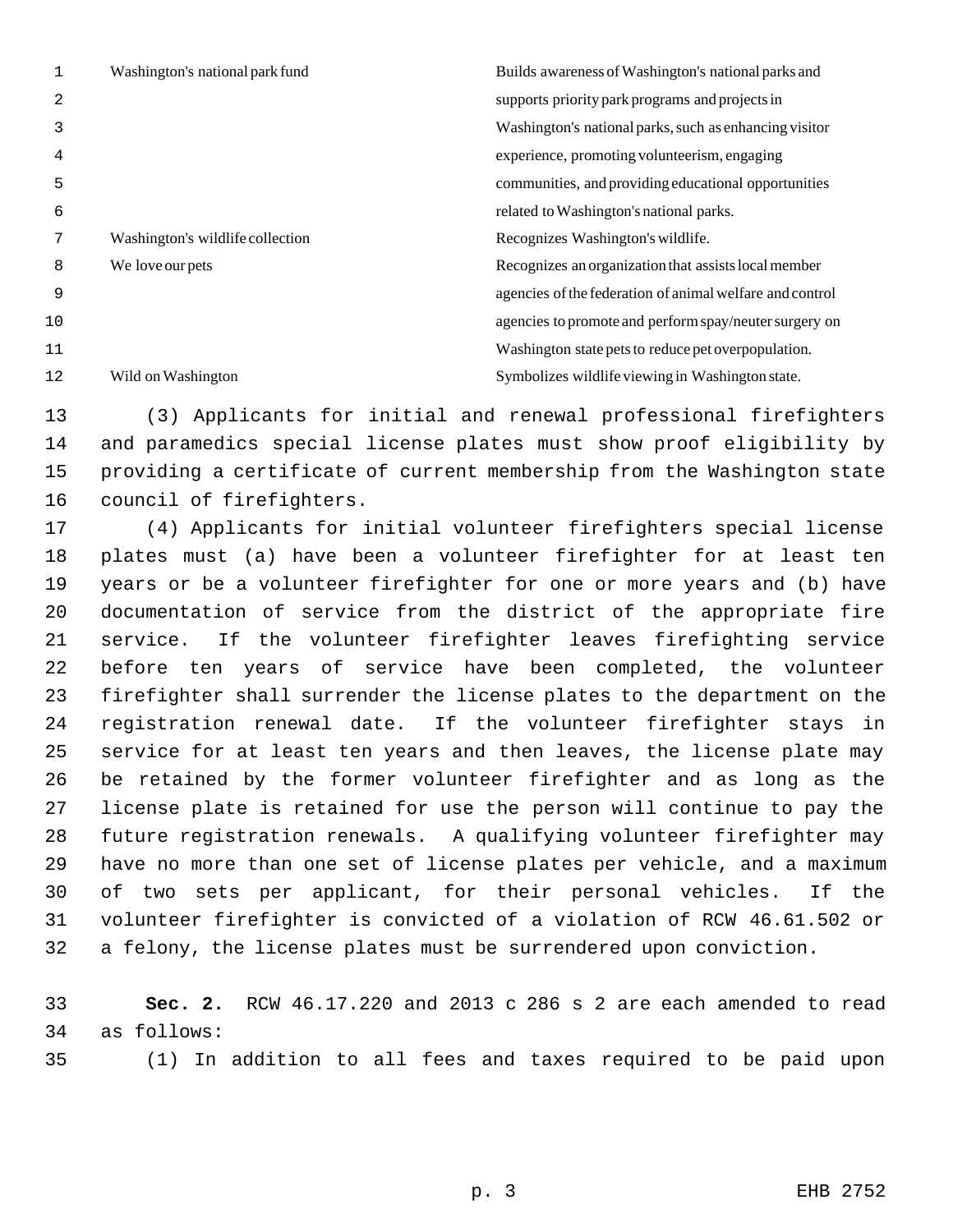application for a vehicle registration in chapter 46.16A RCW, the holder of a special license plate shall pay the appropriate special license plate fee as listed in this section.

| 4  | PLATE TYPE                       | <b>INITIAL FEE</b> | <b>RENEWAL FEE</b> | <b>DISTRIBUTED UNDER</b> |
|----|----------------------------------|--------------------|--------------------|--------------------------|
| 5  | $(a)$ 4-H                        | \$40.00            | \$30.00            | RCW 46.68.420            |
| 6  | (b) Amateur radio license        | \$5.00             | N/A                | RCW 46.68.070            |
| 7  | (c) Armed forces                 | \$40.00            | \$30.00            | RCW 46.68.425            |
| 8  | (d) Baseball stadium             | \$40.00            | \$30.00            | Subsection (2) of this   |
| 9  |                                  |                    |                    | section                  |
| 10 | (e) Collector vehicle            | \$35.00            | N/A                | RCW 46.68.030            |
| 11 | (f) Collegiate                   | \$40.00            | \$30.00            | RCW 46.68.430            |
| 12 | (g) Endangered wildlife          | \$40.00            | \$30.00            | RCW 46.68.425            |
| 13 | (h) Gonzaga University           | \$40.00            | \$30.00            | RCW 46.68.420            |
| 14 | alumni association               |                    |                    |                          |
| 15 | (i) Helping kids speak           | \$40.00            | \$30.00            | RCW 46.68.420            |
| 16 | (j) Horseless carriage           | \$35.00            | N/A                | RCW 46.68.030            |
| 17 | (k) Keep kids safe               | \$45.00            | \$30.00            | RCW 46.68.425            |
| 18 | (l) Law enforcement              | \$40.00            | \$30.00            | RCW 46.68.420            |
| 19 | memorial                         |                    |                    |                          |
| 20 | (m) Military affiliate radio     | \$5.00             | N/A                | RCW 46.68.070            |
| 21 | system                           |                    |                    |                          |
| 22 | (n) Music matters                | \$40.00            | \$30.00            | RCW 46.68.420            |
| 23 | (o) Professional firefighters    | \$40.00            | \$30.00            | RCW 46.68.420            |
| 24 | and paramedics                   |                    |                    |                          |
| 25 | (p) Ride share                   | \$25.00            | N/A                | RCW 46.68.030            |
| 26 | (q) Seattle Seahawks             | \$40.00            | \$30.00            | RCW 46.68.420            |
| 27 | (r) Seattle Sounders FC          | \$40.00            | \$30.00            | RCW 46.68.420            |
| 28 | (s) Share the road               | \$40.00            | \$30.00            | RCW 46.68.420            |
| 29 | (t) Ski $&$ ride Washington      | \$40.00            | \$30.00            | RCW 46.68.420            |
| 30 | (u) Square dancer                | \$40.00            | $\rm N/A$          | RCW 46.68.070            |
| 31 | (v) State flower                 | \$40.00            | \$30.00            | RCW 46.68.420            |
| 32 | $(w)$ State tree                 | \$40.00            | \$30.00            | RCW 46.68.420            |
| 33 | $(x)$ Volunteer firefighters     | \$40.00            | \$30.00            | RCW 46.68.420            |
| 34 | $((\mathbf{x}))) (y)$ Washington | \$40.00            | \$30.00            | RCW 46.68.420            |
| 35 | lighthouses                      |                    |                    |                          |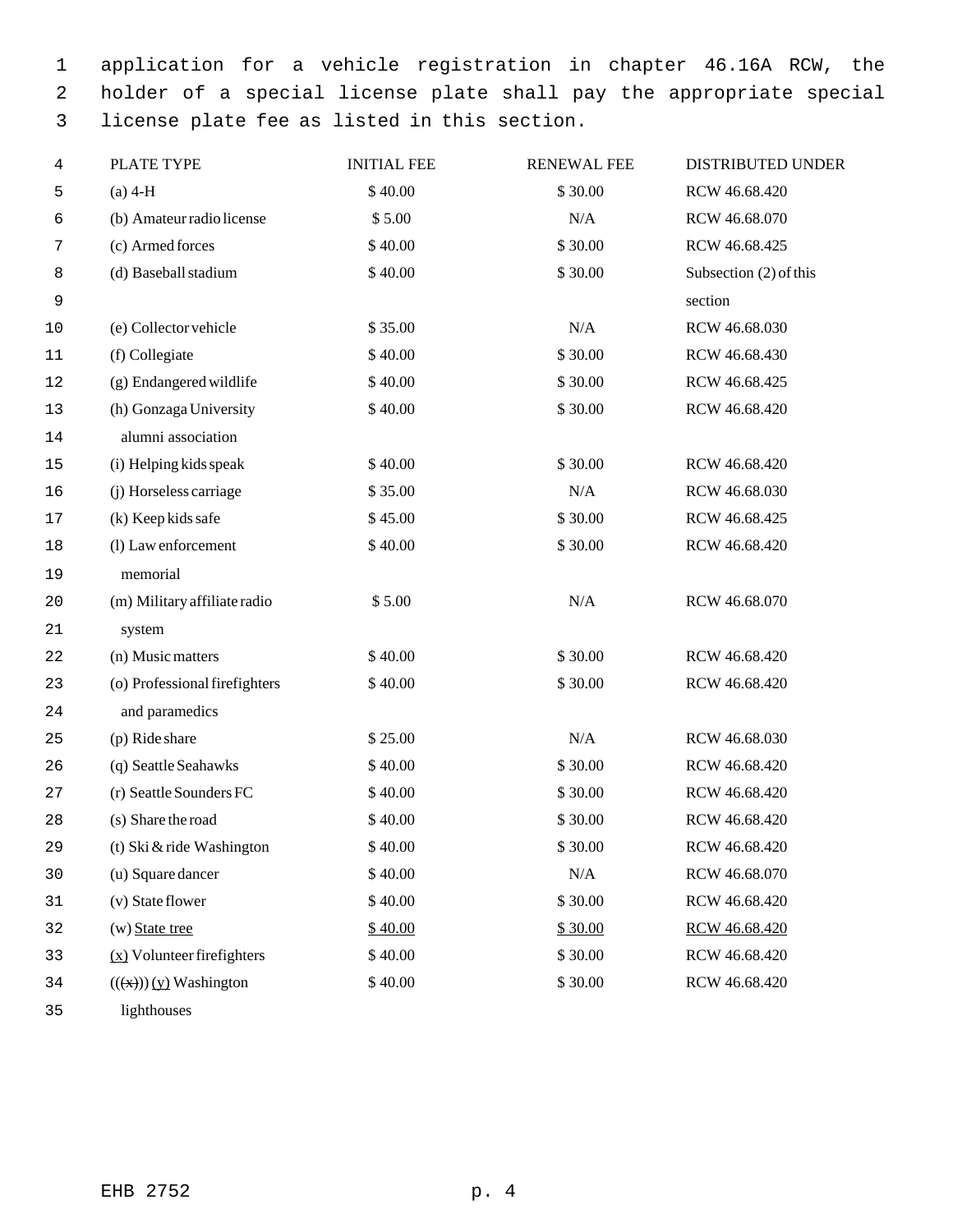|    | $((\forall y))$ (z) Washington state                     | \$40.00 | \$30.00 | RCW 46.68.425 |
|----|----------------------------------------------------------|---------|---------|---------------|
| 2  | parks                                                    |         |         |               |
| 3  | $((\overline{(z)}))$ (aa) Washington's                   | \$40.00 | \$30.00 | RCW 46.68.420 |
| 4  | national parks                                           |         |         |               |
| 5  | $((aa))$ (bb) Washington's                               | \$40.00 | \$30.00 | RCW 46.68.425 |
| 6  | wildlife collection                                      |         |         |               |
| 7  | $((\left(\overline{\text{bb}}\right)))$ (cc) We love our | \$40.00 | \$30.00 | RCW 46.68.420 |
| 8  | pets                                                     |         |         |               |
| 9  | $((ee))$ (dd) Wild on                                    | \$40.00 | \$30.00 | RCW 46.68.425 |
| 10 | Washington                                               |         |         |               |

 (2) After deducting administration and collection expenses for the sale of baseball stadium license plates, the remaining proceeds must be distributed to a county for the purpose of paying the principal and interest payments on bonds issued by the county to construct a baseball stadium, as defined in RCW 82.14.0485, including reasonably necessary preconstruction costs, while the taxes are being collected under RCW 82.14.360. After this date, the state treasurer shall credit the funds to the state general fund.

 **Sec. 3.** RCW 46.68.420 and 2013 c 286 s 3 are each amended to read as follows:

(1) The department shall:

 (a) Collect special license plate fees established under RCW 46.17.220;

 (b) Deduct an amount not to exceed twelve dollars for initial issue and two dollars for renewal issue for administration and collection 26 expenses incurred by it; and

 (c) Remit the remaining proceeds to the custody of the state treasurer with a proper identifying detailed report.

 (2) The state treasurer shall credit the proceeds to the motor vehicle account until the department determines that the state has been reimbursed for the cost of implementing the special license plate. Upon determination by the department that the state has been reimbursed, the state treasurer shall credit the remaining special license plate fee amounts for each special license plate to the following appropriate account as created in this section in the custody of the state treasurer: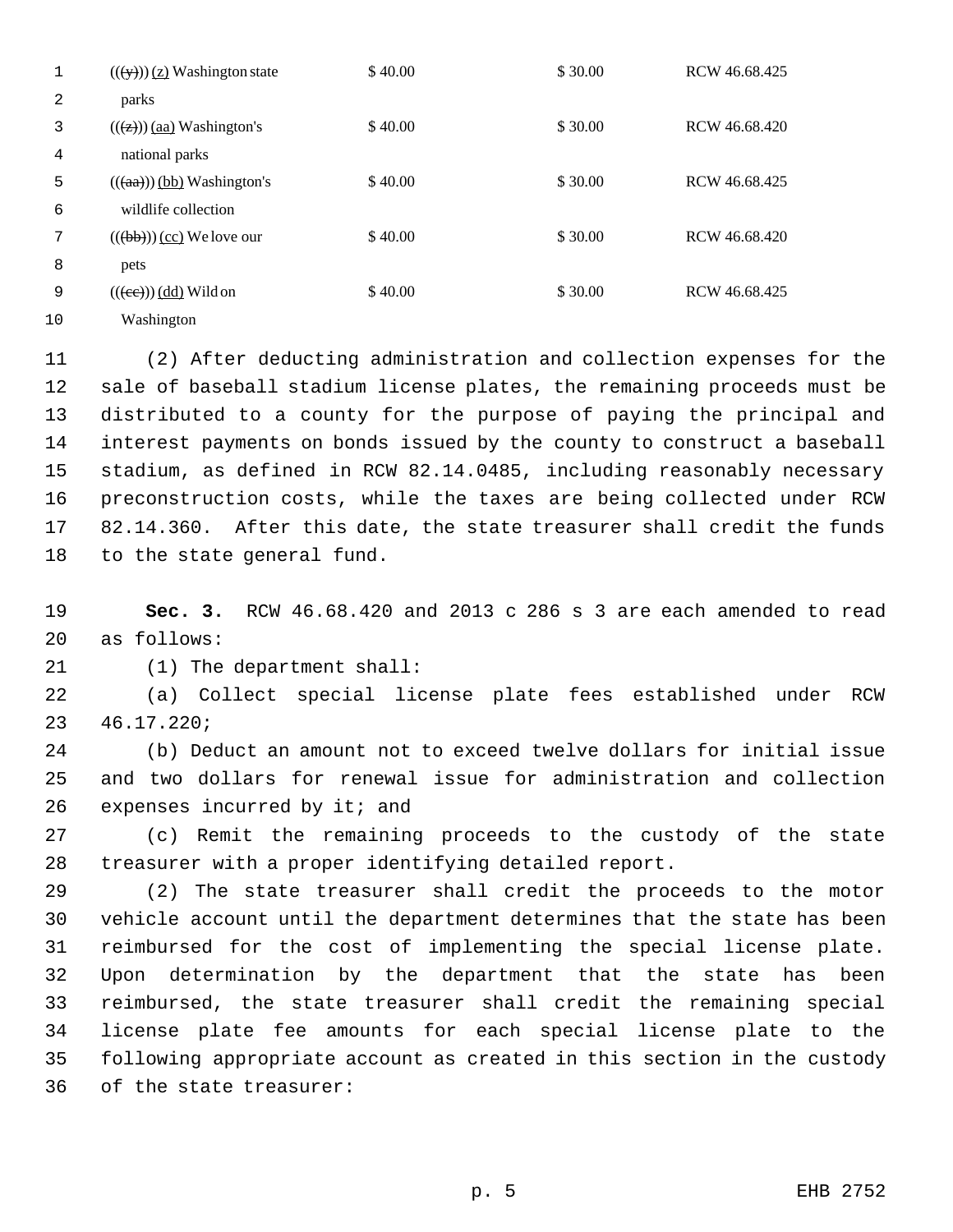| $\mathbf 1$ | <b>ACCOUNT</b>                        | <b>CONDITIONS FOR USE OF FUNDS</b>                           |
|-------------|---------------------------------------|--------------------------------------------------------------|
| 2           | 4-H programs                          | Support Washington 4-H programs                              |
| 3           | Gonzaga University alumni association | Scholarship funds to needy and qualified students            |
| 4           |                                       | attending or planning to attend Gonzaga University           |
| 5           | Helping kids speak                    | Provide free diagnostic and therapeutic services to families |
| 6           |                                       | of children who suffer from a delay in language or speech    |
| 7           |                                       | development                                                  |
| 8           | Law enforcement memorial              | Provide support and assistance to survivors and families of  |
| 9           |                                       | law enforcement officers in Washington killed in the line    |
| 10          |                                       | of duty and to organize, finance, fund, construct, utilize,  |
| 11          |                                       | and maintain a memorial on the state capitol grounds to      |
| 12          |                                       | honor those fallen officers                                  |
| 13          | Lighthouse environmental programs     | Support selected Washington state lighthouses that are       |
| 14          |                                       | accessible to the public and staffed by volunteers; provide  |
| 15          |                                       | environmental education programs; provide grants for         |
| 16          |                                       | other Washington lighthouses to assist in funding            |
| 17          |                                       | infrastructure preservation and restoration; encourage and   |
| 18          |                                       | support interpretive programs by lighthouse docents          |
| 19          | Music matters awareness               | Promote music education in schools throughout                |
| 20          |                                       | Washington                                                   |
| 21          | <b>Seattle Seahawks</b>               | Provide funds to InvestED to encourage secondary             |
| 22          |                                       | students who have economic needs to stay in school, return   |
| 23          |                                       | to school, or get involved within their learning community   |
|             |                                       |                                                              |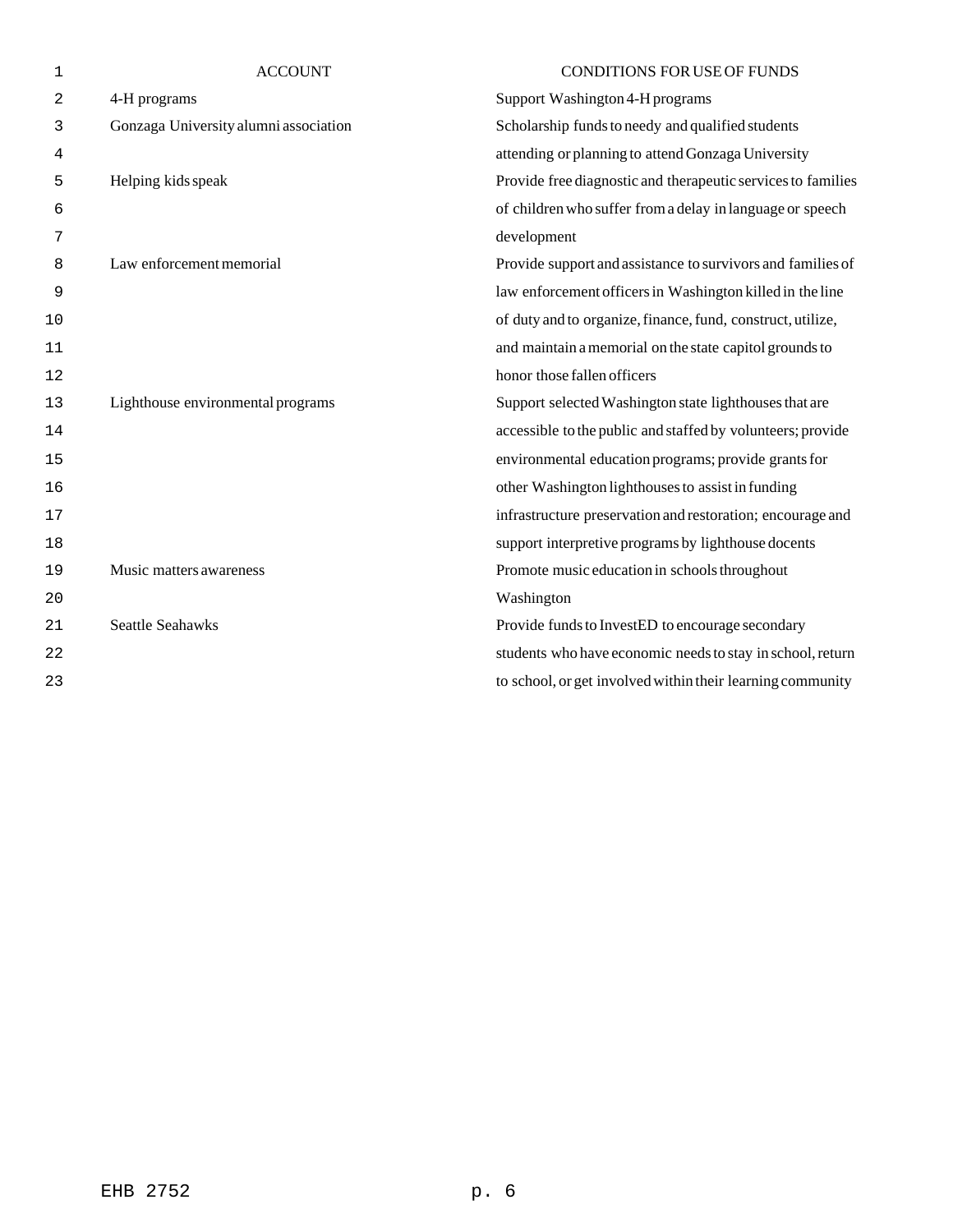| 1  | Seattle Sounders FC   | Provide funds to Washington state mentors and the             |
|----|-----------------------|---------------------------------------------------------------|
| 2  |                       | association of Washington generals created in RCW             |
| 3  |                       | 43.15.030 in the following manner: (a) Seventy percent        |
| 4  |                       | and the remaining proceeds, if any, to Washington state       |
| 5  |                       | mentors, to increase the number of mentors in the state by    |
| 6  |                       | offering mentoring grants throughout Washington state         |
| 7  |                       | that foster positive youth development and academic           |
| 8  |                       | success, with up to twenty percent of these proceeds          |
| 9  |                       | authorized for program administration costs; and (b) up to    |
| 10 |                       | thirty percent, not to exceed forty-thousand dollars          |
| 11 |                       | annually as adjusted for inflation by the office of financial |
| 12 |                       | management, to the association of Washington generals, to     |
| 13 |                       | develop Washington state educational, veterans,               |
| 14 |                       | international relations, and civics projects and to recognize |
| 15 |                       | the outstanding public service of individuals or groups in    |
| 16 |                       | the state of Washington                                       |
| 17 | Share the road        | Promote bicycle safety and awareness education in             |
| 18 |                       | communities throughout Washington                             |
| 19 | Ski & ride Washington | Promote winter snowsports, such as skiing and                 |
| 20 |                       | snowboarding, and related programs, such as ski and ride      |
| 21 |                       | safety programs, underprivileged youth ski and ride           |
| 22 |                       | programs, and active, healthy lifestyle programs              |
| 23 | <b>State flower</b>   | Support meerkerk rhododendron gardens and provide for         |
| 24 |                       | grants to other qualified nonprofit organizations' efforts to |
| 25 |                       | preserve rhododendrons                                        |
| 26 | State tree            | Provide funds to support the Washington park arboretum        |
| 27 |                       | and John A. Finch arboretum in the following manner: (a)      |
| 28 |                       | Eighty-five percent of the proceeds to the arboretum          |
| 29 |                       | foundation to support the University of Washington            |
| 30 |                       | botanic gardens' environmental education programs for         |
| 31 |                       | children at the Washington park arboretum and to the          |
| 32 |                       | University of Washington botanic gardens and the city of      |
| 33 |                       | Seattle for maintenance of the Washington park arboretum;     |
| 34 |                       | and (b) fifteen percent of the proceeds to the city of        |
| 35 |                       | Spokane for maintenance of the John A. Finch arboretum        |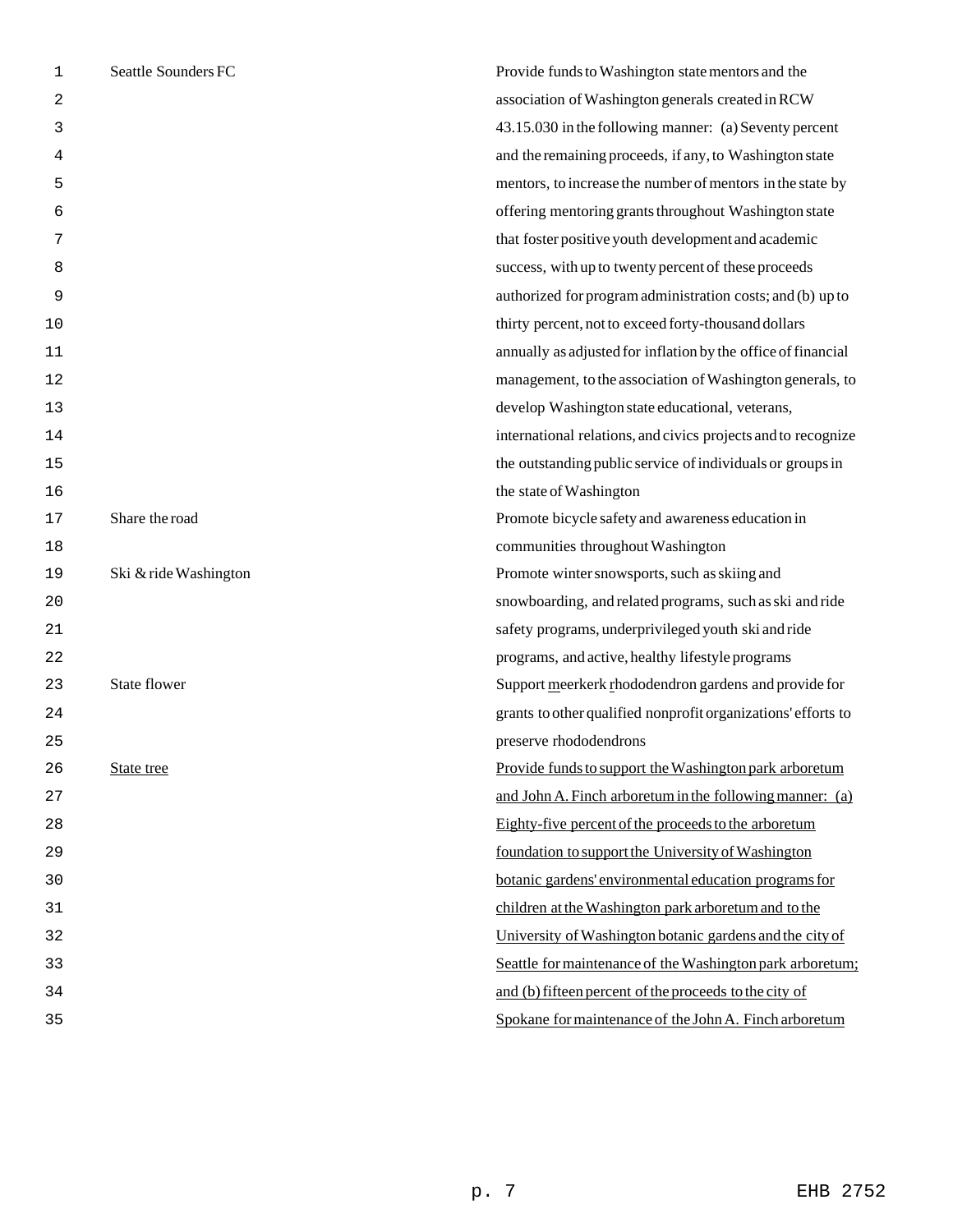| 1  | Volunteer firefighters                                   | Receive and disseminate funds for purposes on behalf of      |
|----|----------------------------------------------------------|--------------------------------------------------------------|
| 2  |                                                          | volunteer firefighters, their families, and others deemed in |
| 3  |                                                          | need                                                         |
| 4  | Washington state council of firefighters benevolent fund | Receive and disseminate funds for charitable purposes on     |
| 5  |                                                          | behalf of members of the Washington state council of         |
| 6  |                                                          | firefighters, their families, and others deemed in need      |
| 7  | Washington's national park fund                          | Build awareness of Washington's national parks and           |
| 8  |                                                          | support priority park programs and projects in               |
| 9  |                                                          | Washington's national parks, such as enhancing visitor       |
| 10 |                                                          | experience, promoting volunteerism, engaging                 |
| 11 |                                                          | communities, and providing educational opportunities         |
| 12 |                                                          | related to Washington's national parks                       |
| 13 | We love our pets                                         | Support and enable the Washington federation of animal       |
| 14 |                                                          | welfare and control agencies to promote and perform          |
| 15 |                                                          | spay/neuter surgery of Washington state pets in order to     |
| 16 |                                                          | reduce pet population                                        |

 (3) Only the director or the director's designee may authorize expenditures from the accounts described in subsection (2) of this section. The accounts are subject to allotment procedures under chapter 43.88 RCW, but an appropriation is not required for expenditures.

 (4) Funds in the special license plate accounts described in subsection (2) of this section must be disbursed subject to the conditions described in subsection (2) of this section and under contract between the department and qualified nonprofit organizations that provide the services described in subsection (2) of this section.

 (5) For the purposes of this section, a "qualified nonprofit organization" means a not-for-profit corporation operating in Washington that has received a determination of tax exempt status under 26 U.S.C. Sec. 501(c)(3). The qualified nonprofit organization must meet all the requirements under RCW 46.18.100(1).

 **Sec. 4.** RCW 46.18.060 and 2013 c 306 s 703 and 2013 c 286 s 5 are each reenacted and amended to read as follows:

 (1) The department must review and either approve or reject special license plate applications submitted by sponsoring organizations.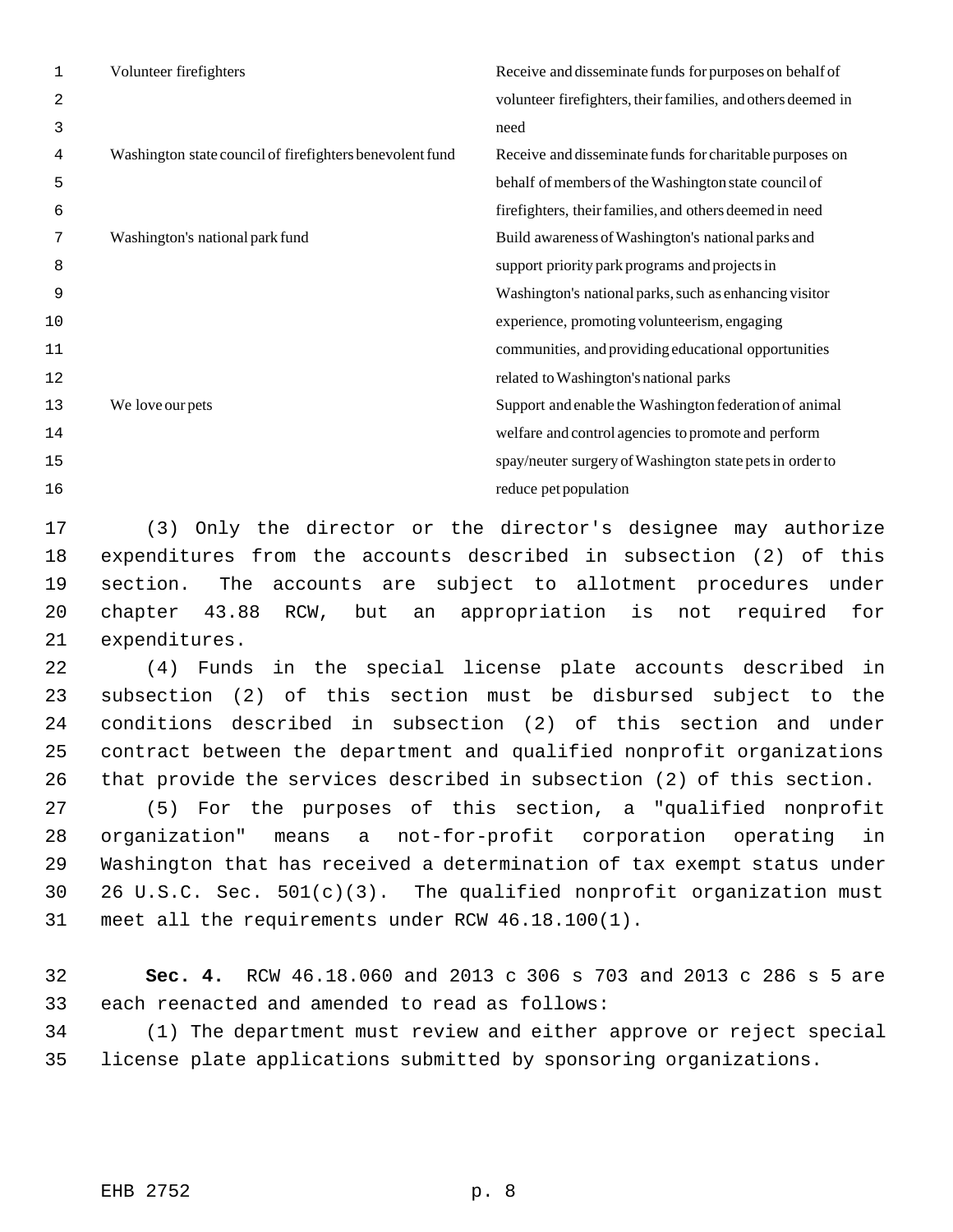(2) Duties of the department include, but are not limited to, the following:

 (a) Review and approve the annual financial reports submitted by sponsoring organizations with active special license plate series and present those annual financial reports to the joint transportation committee;

 (b) Report annually to the joint transportation committee on the special license plate applications that were considered by the department;

 (c) Issue approval and rejection notification letters to sponsoring organizations, the executive committee of the joint transportation committee, and the legislative sponsors identified in each application. The letters must be issued within seven days of making a determination 14 on the status of an application; and

 (d) Review annually the number of plates sold for each special license plate series created after January 1, 2003. The department may submit a recommendation to discontinue a special plate series to the executive committee of the joint transportation committee.

 (3) In order to assess the effects and impact of the proliferation of special license plates, the legislature declares a temporary moratorium on the issuance of any additional plates until July 1, 2015. During this period of time, the department is prohibited from accepting, reviewing, processing, or approving any applications. Additionally, a special license plate may not be enacted by the legislature during the moratorium, unless the proposed license plate has been approved by the former special license plate review board before February 15, 2005.

 (4) The limitations under subsection (3) of this section do not apply to the following special license plates:

(a) 4-H license plates created under RCW 46.18.200;

(b) Gold star license plates created under RCW 46.18.245;

(c) Music Matters license plates created under RCW 46.18.200;

(d) Seattle Seahawks license plates created under RCW 46.18.200;

(e) Seattle Sounders FC license plates created under RCW 46.18.200;

(f) State flower license plates created under RCW 46.18.200;

(g) State tree license plates created under RCW 46.18.200;

 (h) Volunteer firefighter license plates created under RCW 46.18.200.